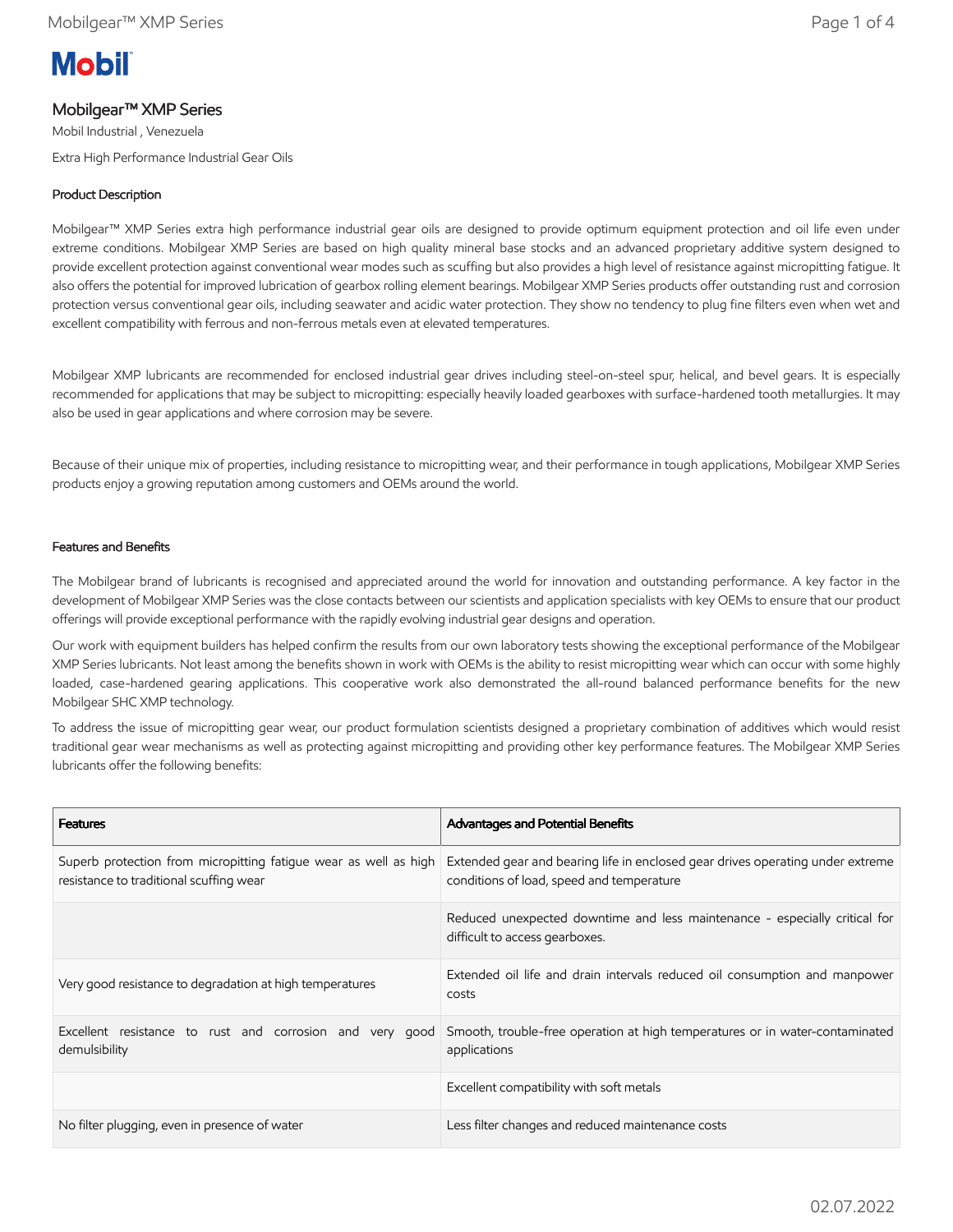## Applications

Mobilgear XMP Series extra high performance, industrial gear oils are designed to provide optimum equipment and oil life even under extreme conditions. They are especially formulated to resist micropitting of modern, case hardened gearing and applications where extended oil life is desired. Typical applications include:

- Wind turbines
- Plastic extruder gearboxes
- Gearboxes found in the paper, steel, oil, textile, lumber and cement industries

#### Specifications and Approvals

| This product has the following   MOBILGEAR XMP   MOBILGEAR XMP   MOBILGEAR XMP   MOBILGEAR XMP  <br>approvals: | 150 | 220 | 320 | 460 | <b>MOBILGEAR</b><br><b>XMP</b><br>680 |
|----------------------------------------------------------------------------------------------------------------|-----|-----|-----|-----|---------------------------------------|
| <b>HANSEN</b>                                                                                                  | X   | Х   | ∧   | Х   |                                       |
| JAHNEL-KESTERMANN                                                                                              |     | X   | Х   | Χ   |                                       |
| ZF TE-ML 04H                                                                                                   | X   |     |     |     |                                       |
| ISO L-CKC (ISO 12925-1:1996)                                                                                   |     |     |     |     | X                                     |

| This product meets or exceeds the requirements of: |   |   |  |
|----------------------------------------------------|---|---|--|
| AGMA 9005-E02-EP                                   | Χ | Х |  |
| ISO L-CKC (ISO 12925-1:1996)                       | Χ | X |  |
| ISO L-CKD (ISO 12925-1:1996)                       |   |   |  |

#### Properties and Specifications

| Property                                                      | <b>MOBILGEAR XMP</b><br>150 | <b>MOBILGEAR XMP</b><br>220 | <b>MOBILGEAR XMP</b><br>320 | <b>MOBILGEAR XMP</b><br>460 | <b>MOBILGEAR XMP</b><br>680 |
|---------------------------------------------------------------|-----------------------------|-----------------------------|-----------------------------|-----------------------------|-----------------------------|
| Grade                                                         | <b>ISO 150</b>              | <b>ISO 220</b>              | <b>ISO 320</b>              | <b>ISO 460</b>              | <b>ISO 680</b>              |
| Copper Strip Corrosion, 3 h, 100 C, Rating,<br>ASTM D130      | 1B                          | 1B                          | 1B                          | 1B                          | 1B                          |
| Density @ 15.6 C, kg/l, ASTM D4052                            | 0.896                       | 0.900                       | 0.903                       | 0.909                       | 0.909                       |
| Emulsion, Time to 40/37/3, 82 C, min, ASTM<br>D1401           | 10                          | 10                          | 10                          | 10                          | 10                          |
| FZG Micropitting, Fail Stage, Rating, FVA 54                  |                             | $10+$                       | $10+$                       | $10+$                       | $14+$                       |
| FZG Micropitting, GFT-Class, Rating, FVA 54                   |                             | High                        | High                        | High                        | High                        |
| FZG Scuffing, Fail Load Stage, A/16.6/90, ISO<br>14635-1(mod) | 12                          | $13+$                       | 14                          | $14+$                       | $14+$                       |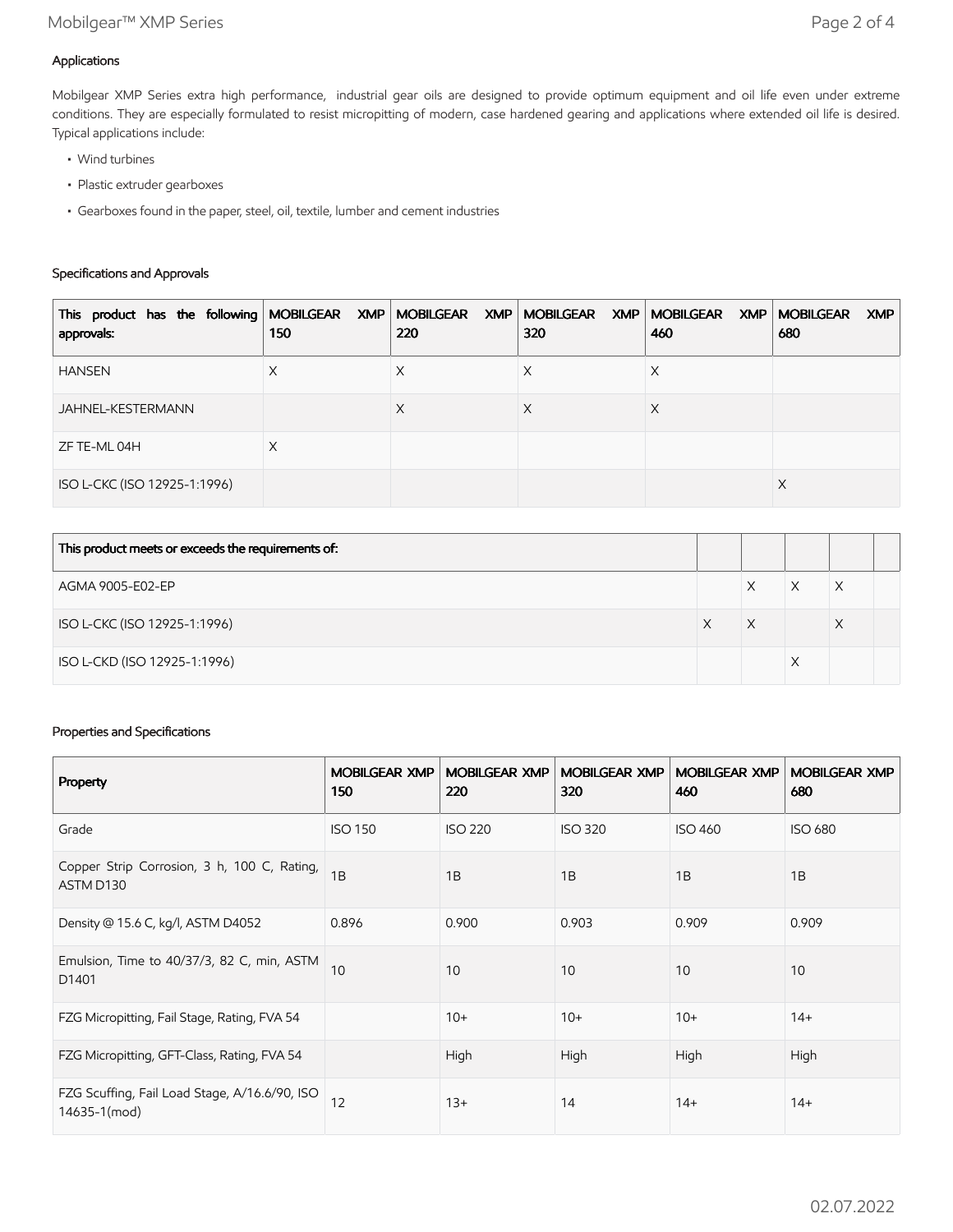Mobilgear™ XMP Series Page 3 of 4

| Property                                                             | 150          | MOBILGEAR XMP MOBILGEAR XMP<br>220 | <b>MOBILGEAR XMP</b><br>320 | <b>MOBILGEAR XMP</b><br>460 | <b>MOBILGEAR XMP</b><br>680 |
|----------------------------------------------------------------------|--------------|------------------------------------|-----------------------------|-----------------------------|-----------------------------|
| FZG Scuffing, Fail Load Stage, A/8.3/90, ISO<br>14635-1              | $12+$        | $13+$                              | 14                          | $14+$                       | $14+$                       |
| Flash Point, Cleveland Open Cup, °C, ASTM<br>D92                     | 258          | 272                                | 268                         | 270                         | 270                         |
| Foam, Sequence I, Stability, ml, ASTM D892                           | $\mathbf{0}$ | 0                                  | $\overline{0}$              | $\mathbf{0}$                | $\mathbf{O}$                |
| Foam, Sequence I, Tendency, ml, ASTM D892                            | $\mathbf{O}$ | 0                                  | 0                           | $\Omega$                    | $\Omega$                    |
| Four-Ball Extreme Pressure Test, Load Wear<br>Index, kgf, ASTM D2783 | 45           | 45                                 | 45                          | 45                          | 45                          |
| Four-Ball Extreme Pressure Test, Weld Load,<br>kgf, ASTM D2783       | 250          | 250                                | 250                         | 250                         | 250                         |
| Kinematic Viscosity @ 100 C, mm2/s, ASTM<br>D445                     | 14.6         | 18.8                               | 24.1                        | 30.6                        | 30.6                        |
| Kinematic Viscosity @ 40 C, mm2/s, ASTM<br>D445                      | 150          | 220                                | 320                         | 460                         | 460                         |
| Pour Point, °C, ASTM D97                                             | $-27$        | $-24$                              | $-18$                       | $-12$                       | $-12$                       |
| Rust Characteristics, Procedure B, ASTM D665                         | <b>PASS</b>  | <b>PASS</b>                        | <b>PASS</b>                 | <b>PASS</b>                 | <b>PASS</b>                 |
| Viscosity Index, ASTM D2270                                          | 96           | 96                                 | 96                          | 96                          | 96                          |

#### Health and Safety

Health and Safety recommendations for this product can be found on the Material Safety Data Sheet (MSDS) @ [http://www.msds.exxonmobil.com](http://www.msds.exxonmobil.com/psims/psims.aspx) /psims/psims.aspx

All trademarks used herein are trademarks or registered trademarks of Exxon Mobil Corporation or one of its subsidiaries unless indicated otherwise.

#### 02-2022

Mobil Productos Refinados , Compaen Comandita por Acciones Centro San Ignacio , Torre Kepler , Piso 9 Avenida Blandín , La Castellana , Caracas 1060, Venezuela

#### (58 212) 277-6825

Typical Properties are typical of those obtained with normal production tolerance and do not constitute a specification. Variations that do not affect product performance are to be expected during normal manufacture and at different blending locations. The information contained herein is subject to change without notice. All products may not be available locally. For more information, contact your local ExxonMobil contact or visit [www.exxonmobil.com](http://www.exxonmobil.com/)

ExxonMobil is comprised of numerous affiliates and subsidiaries, many with names that include Esso, Mobil, or ExxonMobil. Nothing in this document is intended to override or supersede the corporate separateness of local entities. Responsibility for local action and accountability remains with the local ExxonMobil-affiliate entities.